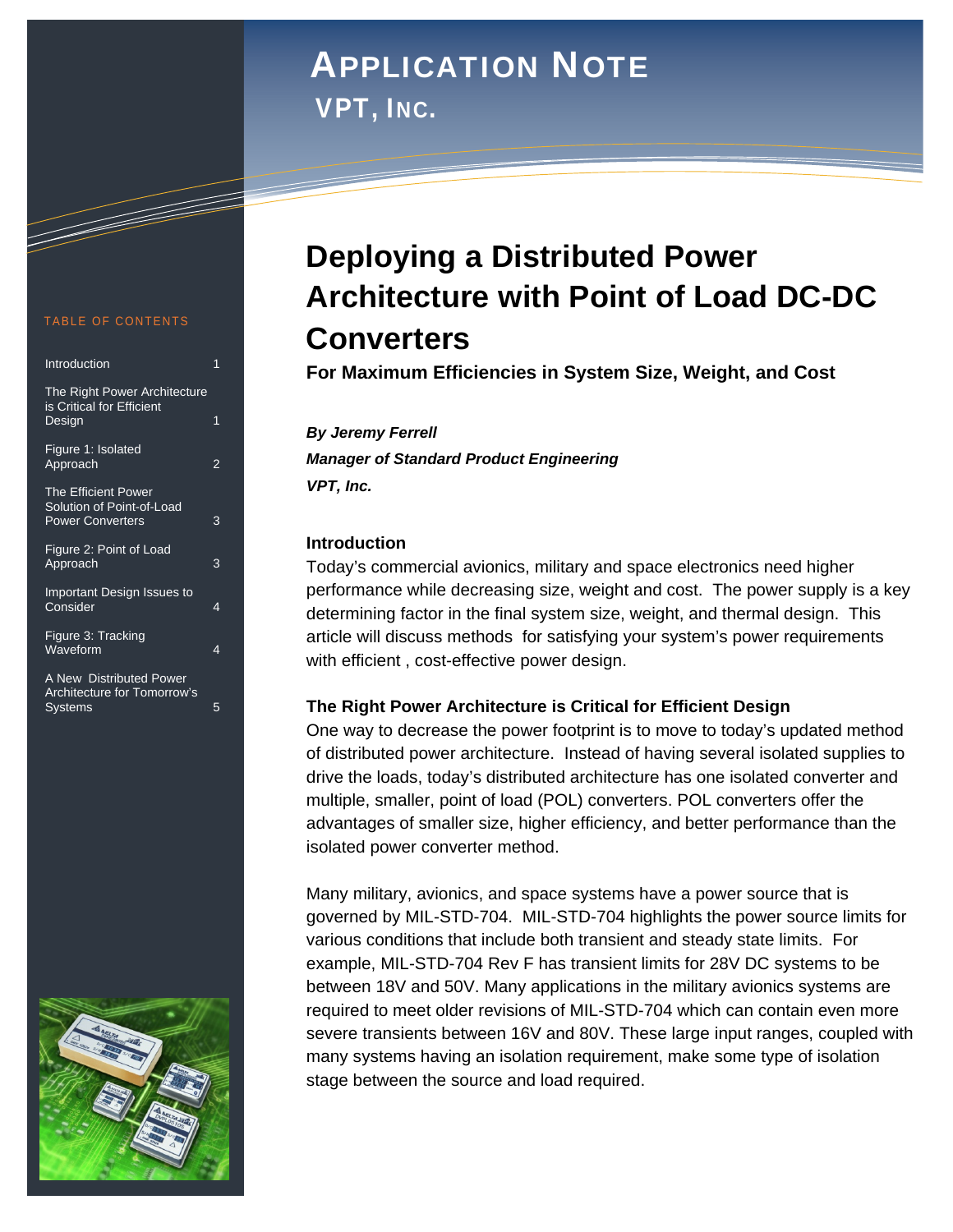In the past, the power users in the high reliability market have had difficulty finding power systems certified to MIL-PRF-38534 and MIL-STD-883 that also meet MIL-STD-704 for low voltage power systems with high efficiency, low weight, and satisfaction of today's strict power system specifications. Many of the systems either used multiple isolated power supplies or used one isolated supply followed by multiple linear regulators. Either method resulted in power systems that were inefficient, bulky, and expensive.

**Figure 1** shows an example of using multiple isolated converters to drive each load. The main disadvantage of using multiple isolated converters is the increased system complexity. The isolation stage increases complexity, cost and size while decreasing efficiency and reliability. All of these factors make it difficult to efficiently power today's demanding low voltage power systems.



**Figure 1**. Traditional power system using isolated DC-DC converters

VPT, Inc. • 11314 4<sup>th</sup> Ave. West, Suite 206 • Everett, WA 98204 • 425-353-3010 • **www.vpt-inc.com**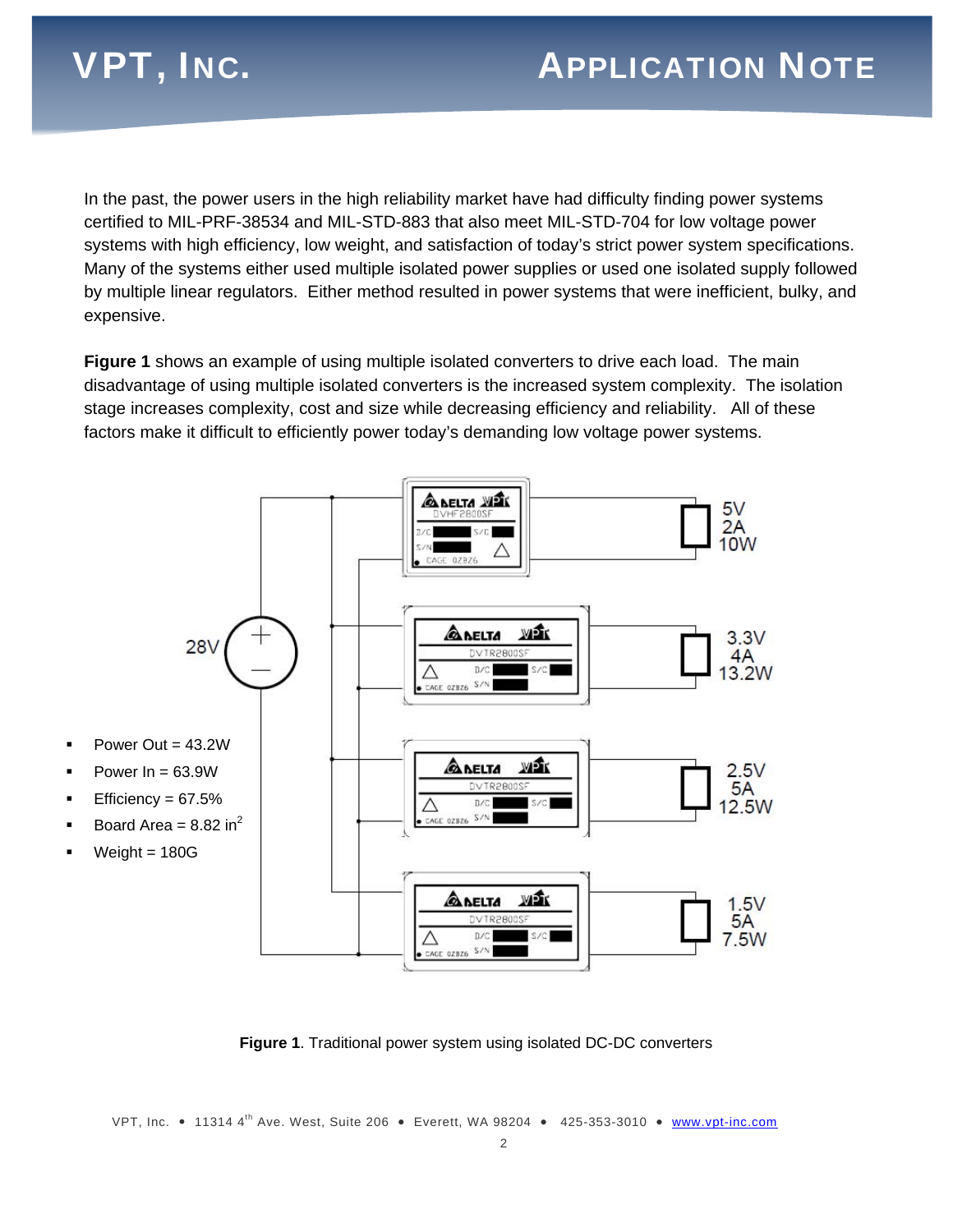#### **A More Efficient Power Solution: Point of Load DC-DC Converters**

Today VPT offers a better solution that provides a single isolation stage followed by several POLs. The isolation stage converter is optimized for low voltage systems demanding the highest levels of reliability, which operates from MIL-STD-704. The POLs are very efficient, low cost and have a very high power density. In VPT POLs, this is achieved by using a non-isolated synchronous buck converter topology. Removing the isolation reduces the complexity and allows the design to be optimized. **Figure 2** shows VPT's solution for today's high reliability low voltage systems. In this example the power dissipated is reduced to 6.8W, which is a reduction of 68% (14.2W) over the method shown in **Figure 1.**

In addition to the large savings in power loss, the simplicity and tiny size of POL converters greatly reduces the size, weight and ultimately cost of a system while increasing the system's reliability. POL DC-DC converters can be placed very close to the load, reducing load regulation errors and voltage variations during load current transients. This type of distributed power architecture results in a finished system that is not only cheaper and lighter, but also will perform much better when compared to the previous approach



**Figure 2**. Point of load system approach.

VPT, Inc. • 11314 4<sup>th</sup> Ave. West, Suite 206 • Everett, WA 98204 • 425-353-3010 • **www.vpt-inc.com**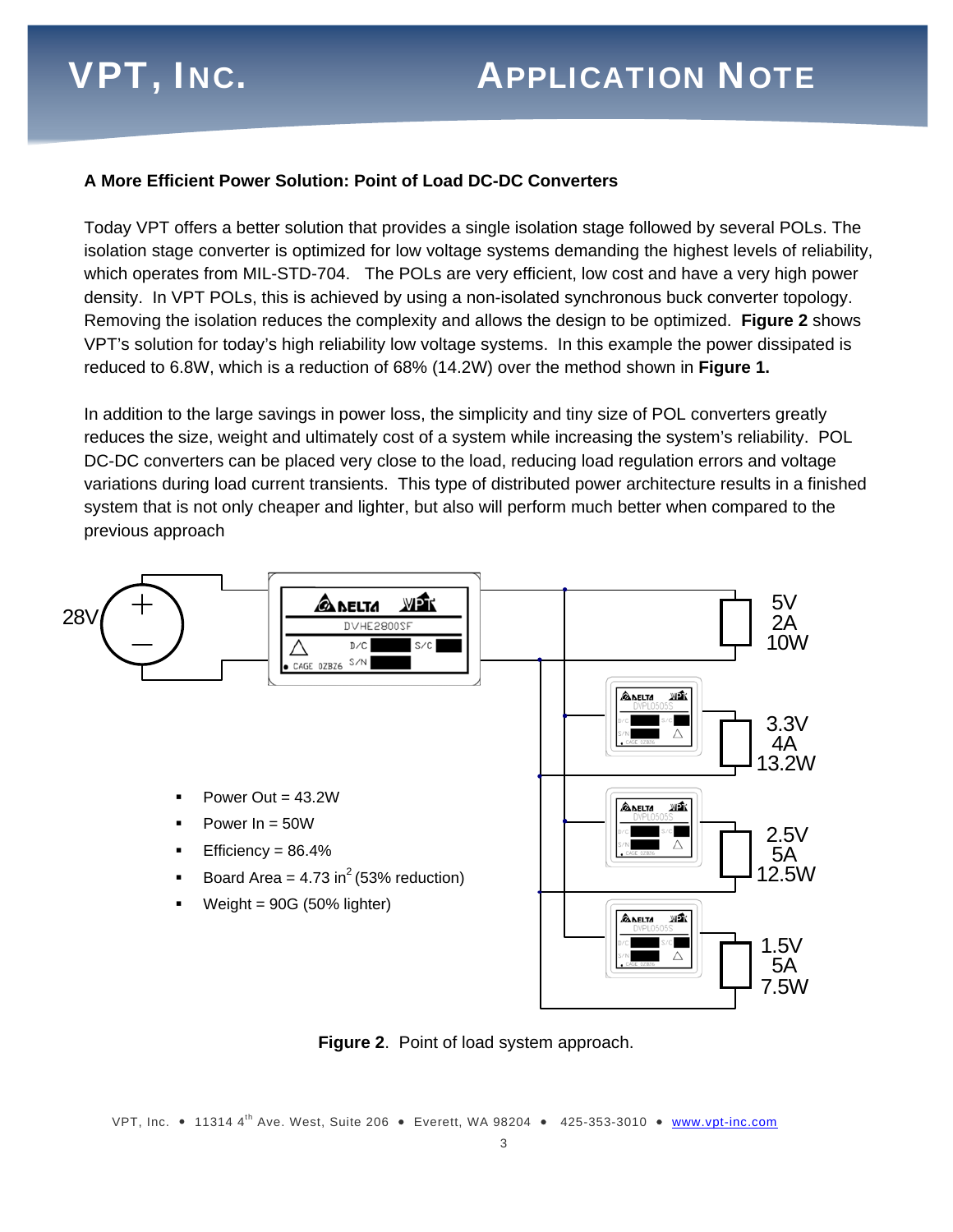#### **Important Design Issues to Consider When Implementing Your System**

When implementing a power architecture using POLs, VPT offers flexibility and various application uses. For example, if your system is intended for space VPT offers the SVGA, which is a radiation hardened POL. Additionally, VPT POLs use a single resistor to set the output voltage. This decreases the quantity of parts the customer must qualify when creating a new high performance power system. This gives the designer important flexibility by eliminating the need to order a new part should the voltage requirements change. With VPT offering a 3A DVPL0503S, a 5A DVPL0505S, and a 10A DVPL0510S POL option, many different power levels and sizes are available to the customer.

Today's high performance digital systems also require ultra-tight regulation on the output voltage to prevent damage. Accomplish this by mounting VPT POLs very close to the load. This will decrease the load variation by eliminating the need for long wires or long copper traces on a circuit board. Because of their small size and light weight, it's possible to mount POLs very close to the load, which saves space by eliminating the potential requirements for large heatsinks or reinforcing structures.

Another very useful function to look for is the ability of a POL to control the timing and rate of rise and fall of the output voltage. This is done by using the "Track" pin on the DVPL0505S and DVPL0510S. The track pin allows the customer to control the rate of rise of the output voltage by placing an external signal at the track pin. **Figure 3** shows this use of the track pin, which is extremely useful if multiple voltages are supplying the same part. The track pin is flexible and can be configured to suit your system.



**Figure 3**. Tracking waveforms.

VPT, Inc. • 11314 4<sup>th</sup> Ave. West, Suite 206 • Everett, WA 98204 • 425-353-3010 • **www.vpt-inc.com**